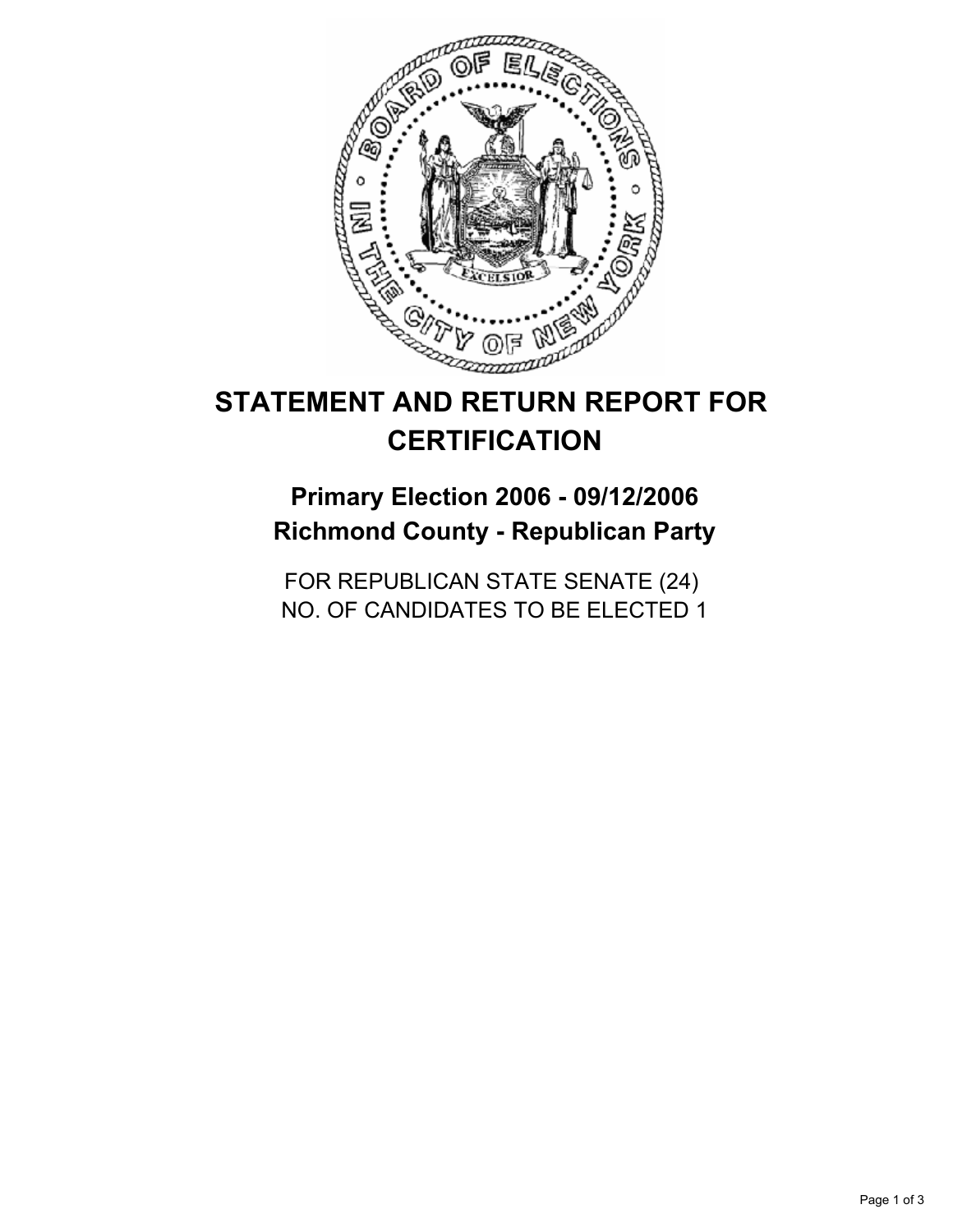

### **ASSEMBLY DISTRICT 60**

| 104   |
|-------|
| 5     |
| 571   |
| 883   |
|       |
| 1,458 |
|       |

#### **ASSEMBLY DISTRICT 61**

| <b>TOTAL VOTES</b> | 1,012 |
|--------------------|-------|
| ANDREW J LANZA     | 245   |
| ROBERT HELBOCK     | 767   |
| AFFIDAVIT          | 6     |
| ABSENTEE/MILITARY  | 63    |
| <b>EMERGENCY</b>   |       |

### **ASSEMBLY DISTRICT 62**

| <b>TOTAL VOTES</b> | 3.142 |
|--------------------|-------|
| ANDREW J LANZA     | 1,999 |
| ROBERT HELBOCK     | 1,143 |
| AFFIDAVIT          | 20    |
| ABSENTEE/MILITARY  | 148   |
| <b>EMERGENCY</b>   | 6     |

### **ASSEMBLY DISTRICT 63**

| <b>TOTAL VOTES</b>    | 1,546 |
|-----------------------|-------|
| ANDREW J LANZA        | 698   |
| <b>ROBERT HELBOCK</b> | 848   |
| AFFIDAVIT             | 17    |
| ABSENTEE/MILITARY     | 120   |
| <b>EMERGENCY</b>      |       |